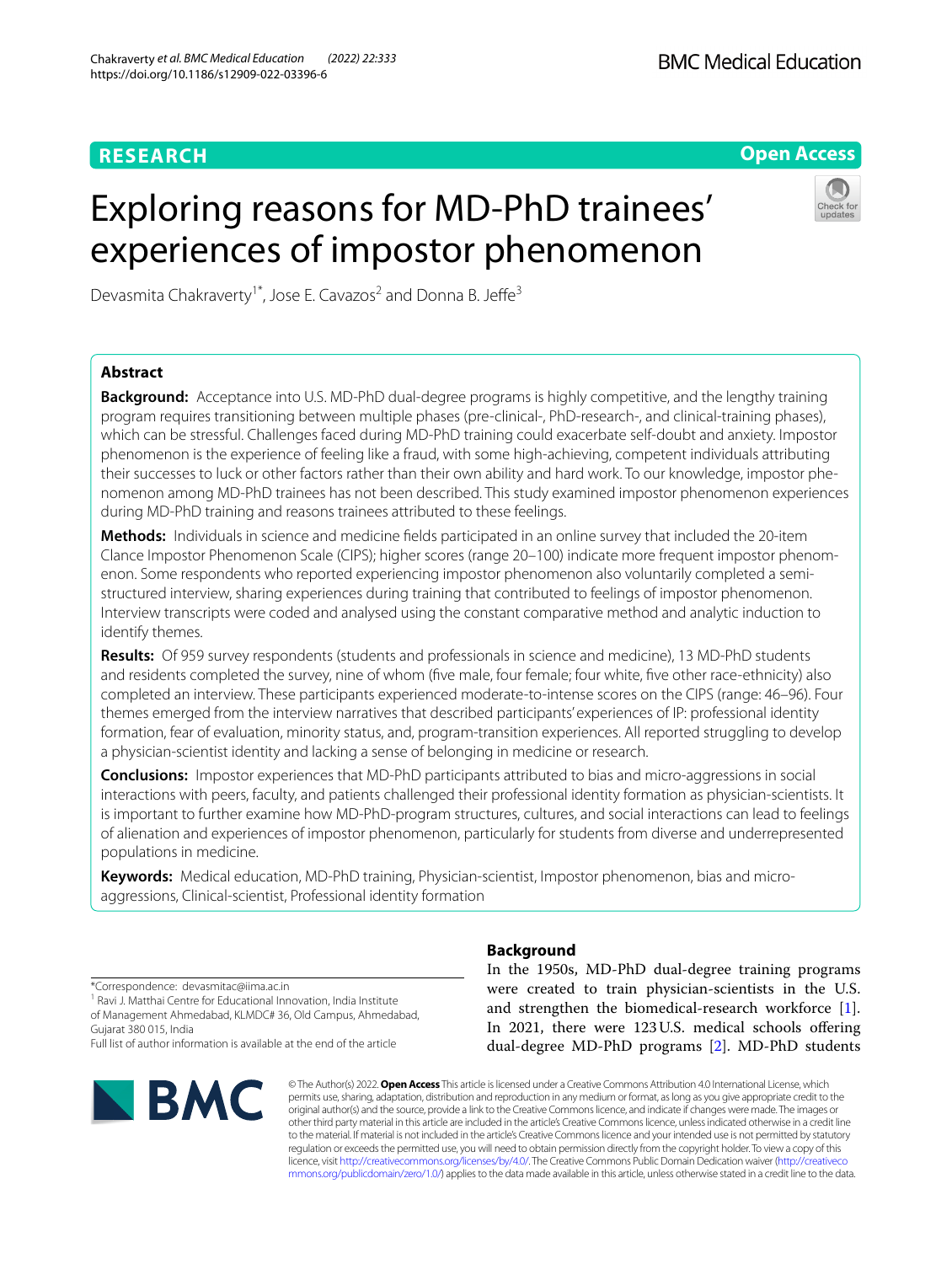undergo training in patient care and research, with multiple transitions between phases [[3\]](#page-8-2), generally completing training in 8 years  $[4-6]$  $[4-6]$  $[4-6]$ . Concordant with their intentions at graduation [[7\]](#page-8-5), MD-PhD students are more likely than other MD graduates to pursue an academic research career [[8\]](#page-8-6).

MD-PhD students and graduates comprise 2–3% of medical-school enrollees [\[6](#page-8-4), [7\]](#page-8-5) and graduates [\[9,](#page-8-7) [10](#page-8-8)]; they also are less diverse compared with other medical students and graduates [[7\]](#page-8-5). A national-cohort study of MD-PhD matriculants reported MD-PhD-program attrition was 27% overall  $[6]$  $[6]$ . However, the 35% attrition rate for underrepresented groups in medicine (URiM), including Black/African American, Hispanic, and American Indian/Native Alaskan students, was higher than for other racial/ethnic groups (26.9% of white, 24.1% of Asian/PI, and 9.6% of other/unknown) [\[6](#page-8-4)]. Reasons for difering rates of MD-PhD program attrition were not examined. Studies of undergraduate college students from racial/ethnic minority groups have reported that minority-status stress, low self-esteem, and psychological distress were associated with feeling like an impostor and poor mental health [\[11](#page-8-9)[–13\]](#page-8-10). Whether these psychosocial factors mediate higher rates of MD-PhD program attrition among URiM students is unknown [\[6](#page-8-4)].

Impostor phenomenon is experienced by some highachieving, successful individuals who believe that their successes are not deserved, happening by luck and not their own competence and effort  $[14, 15]$  $[14, 15]$  $[14, 15]$  $[14, 15]$  $[14, 15]$ . Research has examined impostor phenomenon across the continuum of education, postgraduate training, and practice in medicine and other health professions [\[16–](#page-8-13)[32\]](#page-8-14). Impostor phenomenon also has been studied among PhD students and graduates [\[33–](#page-8-15)[37\]](#page-8-16). However, impostor phenomenon remains understudied among MD-PhD students. Impostor phenomenon among MD-PhD students may be induced by lack of demographic diversity among peers [[7\]](#page-8-5), a highly competitive training environment [[38,](#page-8-17) [39](#page-8-18)], and sense of not belonging [[40\]](#page-8-19). Implications of experiencing impostor phenomenon among students and professionals in medicine have included negative health outcomes (for example lower perceived wellness [[14\]](#page-8-11), greater anxiety  $[41]$  $[41]$  and distress  $[42]$  $[42]$ ), high levels of burnout  $[18, 43, 44]$  $[18, 43, 44]$  $[18, 43, 44]$  $[18, 43, 44]$  $[18, 43, 44]$  $[18, 43, 44]$ , self-doubt  $[41]$  $[41]$ , and struggles with perfectionism [\[17\]](#page-8-21).

Professional identity formation [\[45\]](#page-9-4) as a physicianscientist may be challenging to MD-PhD students, as MD-PhD training requires development of dual identities as a physician and scientist  $[46]$  $[46]$ , with constant tension between each identity [[47\]](#page-9-6). Challenging and negative experiences during transitions between training phases can afect the process of professional identity formation due to unsatisfying socializing experiences with peers and faculty in each phase [[3\]](#page-8-2). Research shows that engineering education researchers' impostor experiences and professional identity formation may be shaped through the process of "othering" [[48](#page-9-7), [49](#page-9-8)], which marks individuals as different or not belonging to a group. The process of othering could be based on various identities, including professional and racial/ethnic, cultural and gender identities [[11](#page-8-9), [13](#page-8-10), [50](#page-9-9)[–52](#page-9-10)]. Systemic bias could promote othering by making certain individuals more vulnerable to being marginalized and experiencing impostor phenomenon. This may be especially true for women and URiM students as well as frst-generation college graduates, who are underrepresented among MD-PhD physician-scientists [[53\]](#page-9-11). Minoritized individuals may feel invisible, struggle to develop a sense of belonging, and experience impostor phenomenon because of their perceived outsider status  $[35]$  $[35]$  $[35]$ . This exploratory study aims to answer the question, "Why might MD-PhD trainees in the U.S., particularly those from underrepresented groups, experience IP?"

#### **Methods**

### **Setting and participants**

Following IRB approval at Washington State University, business cards with a link to the study website were distributed in person at the 2017 Association of American Medical Colleges Annual Meeting to advertise the study. Eligibility criteria (noted on the study website along with a link to the survey) included being a current medical student, resident, or member of the faculty at a U.S. medical school and having experienced impostor phenomenon. For this analysis, survey respondents who were then-current U.S. MD-PhD students or residents with MD-PhD training were included.

#### **Design**

A brief, online Qualtrics survey included demographic questions (including age, sex, race/ethnicity, name of department and university, current stage in training, and year of training for students), the validated 20-item Clance Impostor Phenomenon Scale (CIPS) [[54](#page-9-12), [55](#page-9-13)], and an open-ended question asking respondents to describe an occasion when they had experienced impostor phenomenon. At the end of the survey, respondents also were invited to complete a follow-up semi-structured interview at their convenience [\[56](#page-9-14), [57\]](#page-9-15).

The CIPS was used with permission and is available from Dr. Clance [[54](#page-9-12), [55](#page-9-13)]. CIPS item-response options ranged from 1 (not at all true) to 5 (very true), with higher total scores (range: 20–100) indicating more frequent/severe impostor experiences. Table [1](#page-2-0) provides impostor-phenomenon-category scores  $[54]$  $[54]$ . The CIPS includes items about commonly reported impostor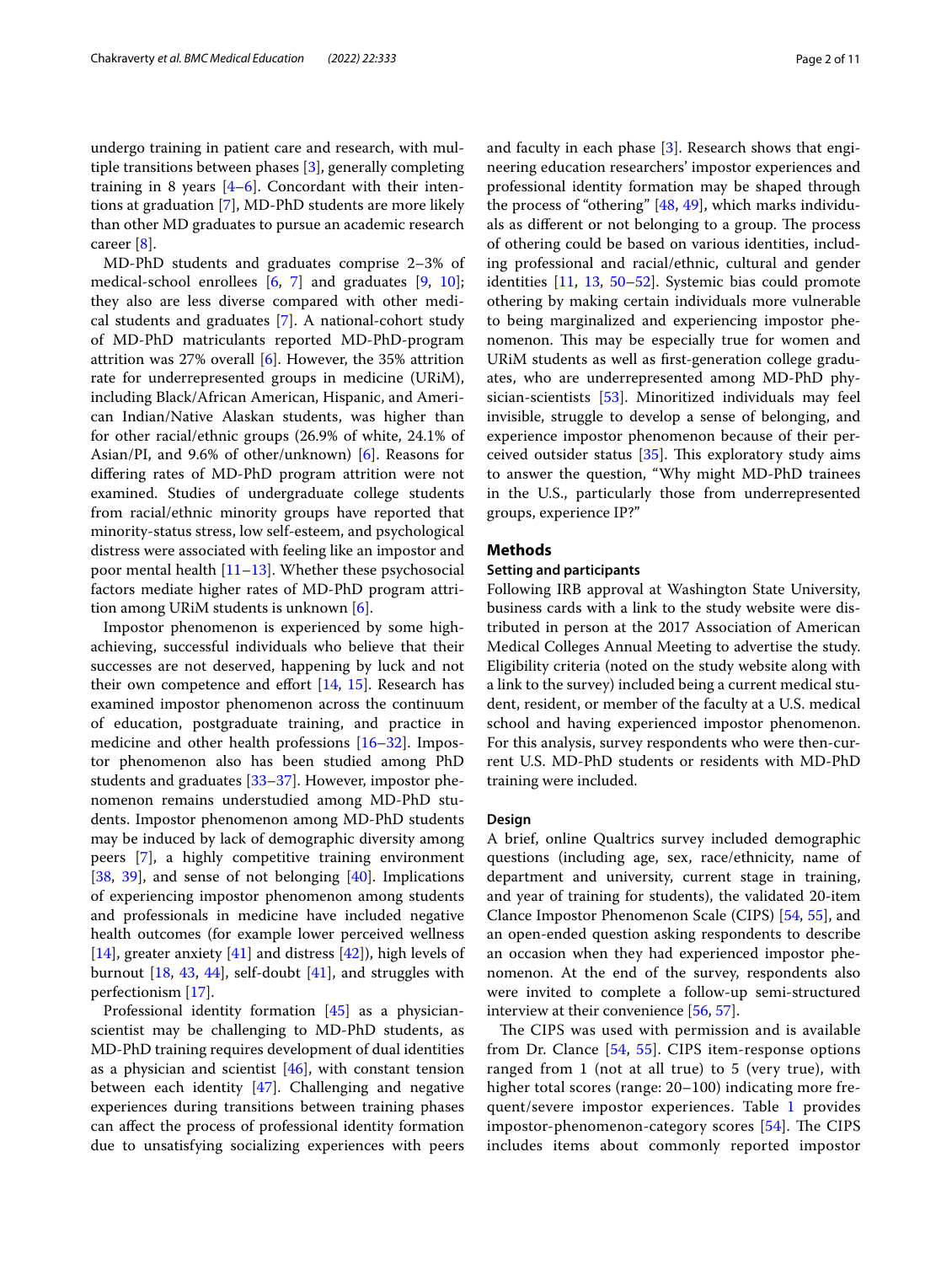<span id="page-2-0"></span>**Table 1** Characteristics of nine MD-PhD students and residents interviewed

| <b>Characteristics</b>              | <b>Participants</b>                |
|-------------------------------------|------------------------------------|
| Current stage in training           | Student: 6                         |
|                                     | 3rd year: 3 (Jacob, Lily, William) |
|                                     | 4th year: 1 (Maya)                 |
|                                     | 5th year: 1 (Samuel)               |
|                                     | 7th year: 1 (Lucy)                 |
|                                     | Resident: 3 (John, Nicole, Thomas) |
| Age (years)                         | $20 - 29:5$                        |
|                                     | $30 - 39:4$                        |
| Sex                                 | Male: 5                            |
|                                     | Female: 4                          |
| Race/ethnicity                      | Asian: 2                           |
|                                     | Black: 1                           |
|                                     | Hispanic: 1                        |
|                                     | Native American: 1                 |
|                                     | White: 4                           |
| Participant CIP scores <sup>a</sup> | Moderate (41-60): 2                |
|                                     | High (61-80): 3                    |
|                                     | Intense (81-100): 4                |
|                                     | Range: 46-96 (out of 100)          |
|                                     | Mean (SD): 74.1 (16.9)             |

*Abbreviations*: *CIP* Clance Impostor Phenomenon, *SD* Standard deviation <sup>a</sup> Each of the 20 CIP items were scored on a 5-point scale (1 = "not at all true",  $2$  = "rarely",  $3$  = "sometimes",  $4$  = "often",  $5$  = "very true"). Higher total scores indicate greater frequency and severity of IP experiences that interfere with one's life. Scores ≤40 indicate few IP experiences, 41–60 indicate moderate IP experiences, 61–80 indicate high IP experiences, and>80 indicate intense IP experiences<sup>54</sup>

experiences, such as feeling like a pretender or less intelligent or competent than others are, fearing that one's lack of competence will be discovered, and avoiding or dreading evaluations by other people.

#### **Data collection**

Open-ended interview questions were created after identifying literature gaps and fnalized in consultation with MD-PhD faculty at Washington State University College of Medicine. The first author conducted all interviews, taking refective notes during each 40–50-min interview to document her biases and decision-making. Interviews were audio-recorded and transcribed through a professional agency. Based on previous work [[3\]](#page-8-2), interview questions focused on programmatic experiences/challenges, socializing experiences, family and personal background, and program-transition experiences/challenges. Probing questions were asked based on responses to elicit additional/clarifying information.

#### **Data analysis**

Transcripts were analysed using the constant comparative method [\[58,](#page-9-16) [59](#page-9-17)] and analytic induction [\[60,](#page-9-18) [61](#page-9-19)]. The constant comparative method involved analysis of each transcript and comparing subsequent interviews with each of the others, making data analysis an iterative process and interpretation both organic and evolv-ing [[58](#page-9-16), [59](#page-9-17)]. This iterative process of inductive reasoning is commonly used in phenomenological research when researchers seek to gain detailed understanding of a particular phenomenon  $[60, 61]$  $[60, 61]$  $[60, 61]$  $[60, 61]$  $[60, 61]$ , such as impostor phenomenon. Data were coded independently by two coders who each had training in use of this analytic process.

The first author led the coding process and trained a PharmD student how to code using the comparative method and inductive thematic analysis. They independently read each interview and identifed key concepts, which were coded by hand with periodic input from a physician faculty member with qualitative-research experience. Guided by the research question, a list of codes emerged during open coding [[59\]](#page-9-17) (e.g., identity, mentoring, personal background, family, peer, transition, and stress), pointing to reasons why MD-PhD trainees may experience impostor phenomenon. Codes were constructed by both the coders, and together they developed the codebook, which was then used by each coder to independently review the transcripts once again. Coding discrepancies were discussed until a consensus was reached. For each theme that emerged from the inductive analysis, illustrative quotes are presented, with clarifying information added by the authors in brackets.

## **Rigor**

Transcripts were shared with the respective participants to ensure transcription accuracy; participants could add/ delete/edit the text as necessary to improve accuracy/ trustworthiness [[62\]](#page-9-20). All authors provided input on the emerging themes, mindful of their roles and various backgrounds and perspectives, as authors' worldviews can infuence how data are collected and analysed [\[63\]](#page-9-21).

## **Results**

Of 959 survey respondents in science and medicine, 13 were MD-PhD students and residents. Nine of them (six students and three residents) from seven MD-PhD programs also completed an interview. Interviewees' characteristics and pseudonyms are shown in Table [1](#page-2-0). Interviewees were from diverse racial/ethnic groups, and four out of nine were female. Using published CIPS cut-off scores  $[54, 55]$  $[54, 55]$  $[54, 55]$  $[54, 55]$  $[54, 55]$ , the nine interviewees experienced moderate-to-intense impostor phenomenon, with scores ranging from 46 to 96. CIPS scores were similar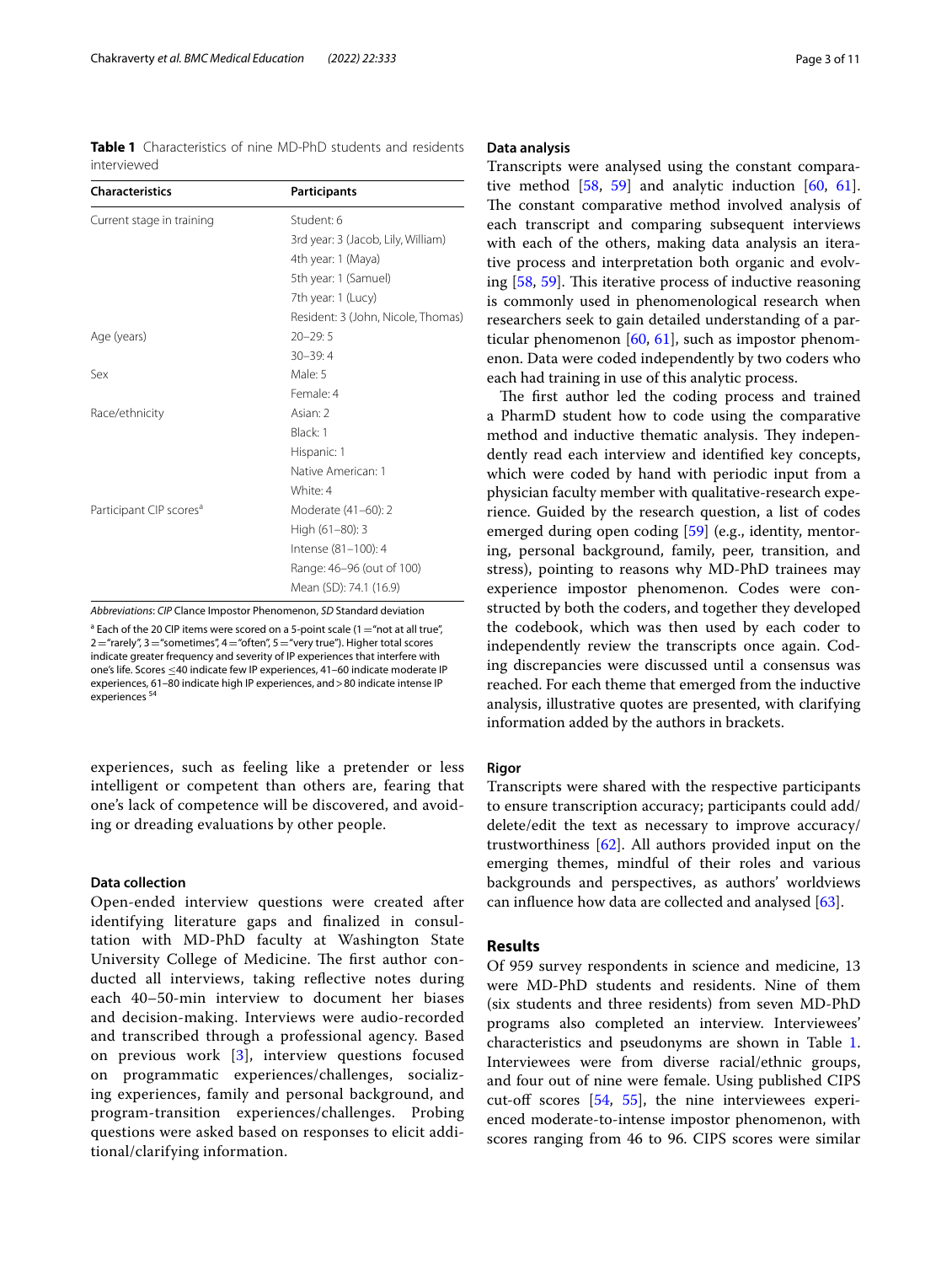between four survey-only respondents, who were all White women (mean: 71.8; SD: 15.2), and nine surveyand-interview respondents (mean: 74.1; SD:16.9), falling in the high- impostor-phenomenon category (Table [1](#page-2-0)). Cronbach's alpha was 0.96, measuring the internal-consistency reliability of items on the CIPS in this sample of nine MD-PhDs.

Four interconnected themes related to MD-PhD training in each phase emerged from thematic analysis of the nine interview transcripts: professional identity formation, fear of evaluation, minority status, and program-transition experiences. Representative quotes are presented here and in Table [2.](#page-3-0)

## **Professional identity formation**

All participants reported struggling with professional identity formation as MD-PhD trainees. They lacked a sense of belonging in either medicine or research, worrying that they would not have a successful clinical or research career by trying to do both. They reported being treated as outsiders by their MD-only and/or PhD-only peers and struggled to "ft in," fearing that they will be "found out" as having no expertise in either patient care or research. Samuel felt inadequate, anxious about fulflling dual roles, adding, "Each side undervalues the other one. Both MDs and PhDs told me that I'll be weaker for trying to get both [degrees], focusing on two things as opposed to strengthening one."

Feeling excluded by their MD-peers made participants who were frst-generation college graduates question their feelings of competence and belongingness. Jacob helped at a volunteer clinic, did his frst rounds by himself, wrote reports for the attending and passed. Yet, as a frst-generation college graduate, he felt he "lacked the pedigree." He viewed his peers from highly educated families as more competent and better prepared due to early exposures and planned entry into MD-PhD programs. He felt socially excluded. "Just being good at science isn't always important. It's about social skills. My peers socialized with people that are more similar to them in background, ideologies, and even looks." Although not a monolithic group, many medical students come from well-educated, high-income families. Participants who did not share such a background felt like outsiders.

## *[Being a frst-generation college graduate] contrib-*

<span id="page-3-0"></span>**Table 2** Themes linked to the impostor phenomenon among MD-PhD students

| <b>Themes</b>                   | <b>Ouotes</b>                                                                                                                                                                                                                                                                                                                                                                                                                                                                                                                                                                                                                                                                                                                                                                                                       |
|---------------------------------|---------------------------------------------------------------------------------------------------------------------------------------------------------------------------------------------------------------------------------------------------------------------------------------------------------------------------------------------------------------------------------------------------------------------------------------------------------------------------------------------------------------------------------------------------------------------------------------------------------------------------------------------------------------------------------------------------------------------------------------------------------------------------------------------------------------------|
| Professional-identity formation | "We were viewed as a special group, not good enough to take care of people [as medical students] and [a] dilettante<br>doing research, but not as much or as well as other doctoral students. I discounted my achievements with self-depre-<br>cating thoughts like, 'I networked my way into getting accepted, I didn't deserve this. I'm not good enough." (John)<br>I wouldn't do well because no one in my family was in medicine, and my undergraduate degree wasn't competitive<br>enough for me to compete in medical school. (Maya)<br>I was always studying on my own. I did not have any support. There was a lot of social exclusion, some students work<br>together in groups, and they never invite or reach out to other [MD-PhD] students. (William)                                                 |
| Fear of evaluation              | "I believe that when I eventually fail, people would say, 'Oh, he failed. He messed up, dropped the ball. This is who he<br>truly is. He doesn't deserve this." (Samuel)<br>When you first start out, you get asked all these really basic questions, sometimes about different orders and stuff for<br>nurses. A big part of the impostor phenomenon is questioning your ability and competence when you don't have<br>experience, the right answers, or the ability to say things confidently. (Thomas)<br>I try to hide my weaknesses in the research side of things because I haven't done as much research as others in my<br>program. I think they [faculty] don't realize how weak I am in that area. I think I'm weak. That could also be impostor<br>phenomenon. (Lucy)                                    |
| Minority status                 | "There are very few Native American physicians and physician-scientists. The health issues of Native Americans are<br>poorly understood. I was admitted because I'm Native American and a diverse student. I am an affirmative action<br>admit, that is why I feel like an impostor. (Maya)<br>Sometimes, the patient questions people who are underrepresented more than other doctors, that tendency where<br>people, based on appearances, have different expectations for them. That's where that sense of being an impostor<br>comes from. (Samuel)<br>I definitely know that it [my minority status] is being considered since it helps the grant look good when it has been<br>used to promote diversity. (Samuel)                                                                                           |
| Program-transition experiences  | "During transition points, you're rusty at whatever you're transitioning to." (Samuel)<br>The transition between being in a [preclinical] classroom, having very set goals, and this is a test that you're gonna<br>study for. This is what's gonna be on the test. Here's the date. That, as opposed to being in the lab. It's just like hey,<br>here's a project. Go make it work. That is very different. (Thomas)<br>[Reintegrating into medical school was] really hard on me, because I had forgotten a lot of clinical knowledge. Some-<br>times I'll hear a drug name and I'm like, 'Oh, my God. I know that's a common drug and everyone knows it, but I don't<br>remember, exactly, what it is, and I have to look it up. That probably, definitely, adds to the challenge. Just being rusty.<br>(Samuel) |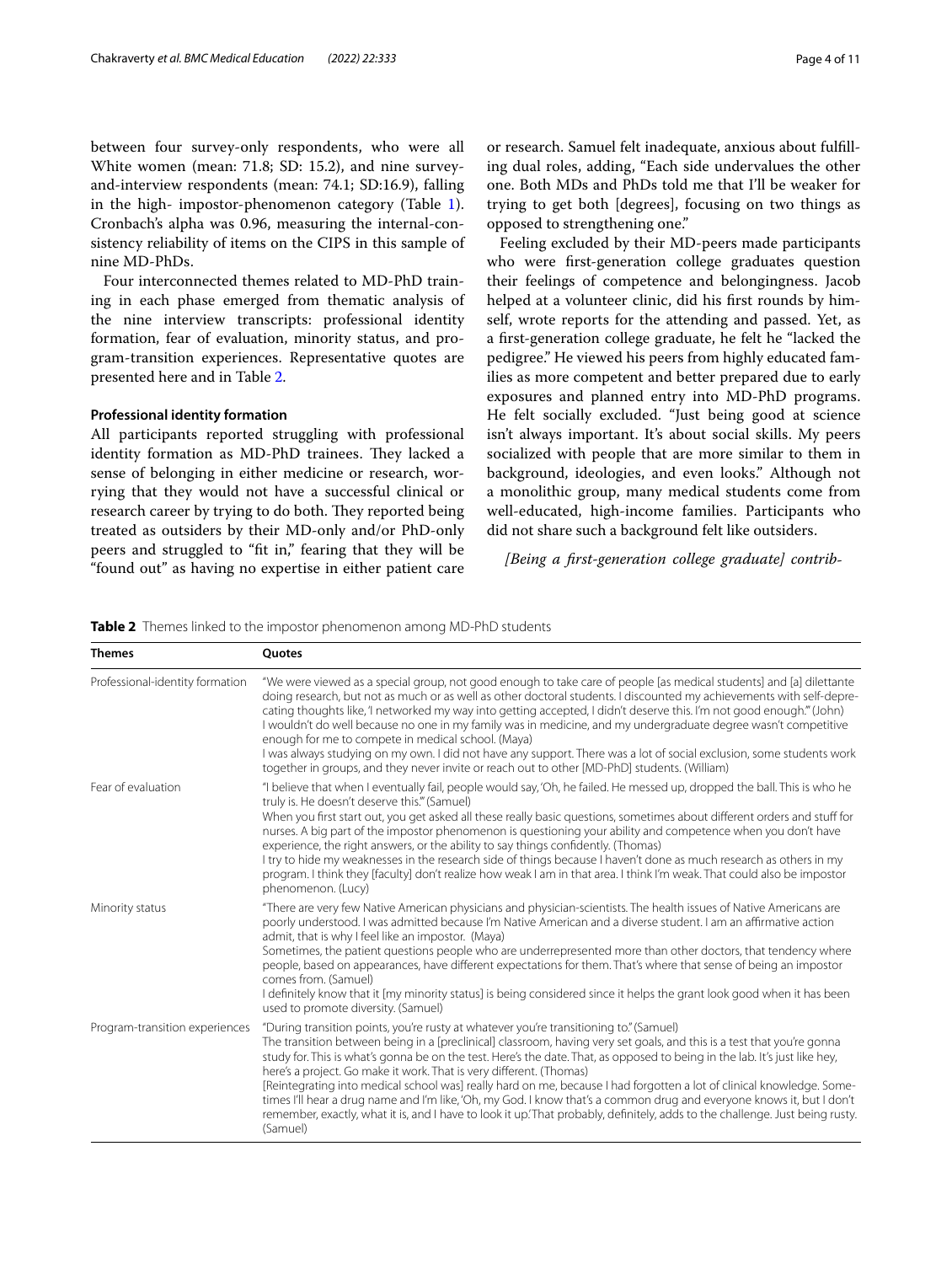*utes to impostor feelings, as though I don't belong or ft in and don't have the same know-how. (Maya)*

Lucy also commented on the "culture of medicine," where "everyone's pretending that they know more. You should look confident around patients, even if you're not. ... I feel like everyone knows something that I don't."

Some participants' peers in PhD-only programs did not want to study or conduct research with them, reinforcing participants' feelings of not belonging. When Nicole began research training, her PhD peers already had welldefned research questions, and some completed several years of research before starting PhD training. She felt unqualifed, lacking the "background, experience or papers to be at an elite institution. I was depressed. My 'impostorness' peaked and was related to my general well-being. I just didn't see myself there." Challenged to develop a researcher identity, Lily was "waiting to be uncovered," fearing that her advisor would remove her from research papers. It was especially difficult for participants whose families did not value a science career and did not try to understand what a scientist does. Maya's family believed she was in nursing school "working in a lab and playing with poop [she was studying parasitology]," not trying to understand her career path. Her impostor feelings stemmed from not conforming to her parents' ideas of an appropriate career for her.

#### **Fear of evaluation**

Seven participants shared that they feared being evaluated harshly by colleagues and patients and felt anxious about serving the dual roles expected for physician-scientists. Lucy believed that she was accepted into the program by mistake.

*Oh, [I feel like an impostor] all the time. I was accepted into [university name] for the MD/PhD program and did not feel like I ft in at that school because I did not feel like I deserved to have been accepted. … I could make a mistake for four years, but eight years was a long time. … It was a mistake.*

She added that she did not always have the correct answers or the ability to say things confdently when questioned. Some participants were doubly concerned that both their research- and clinical-skills would be judged poorly.

During clerkships, participants feared that they were "behind" their MD-program peers. Jacob felt incompetent and worried about his self-perceived weaknesses in clinical skills: "I get so anxious about performing poorly that I psyche myself out, and I perform more poorly. I feel anxious when someone else is relying on me, or if I am referred as an expert." Yet, he was at ease while performing a laceration repair for a patient without "having the attendings [and] the residents there watching me." William also described:

*Being examined by clinicians or compared to other medical students, that's pretty scary to me. Despite using a very systematic way of patient presentation, my IQ drops. I stumble and get lost on non-relevant clinical fndings during evaluation, leading to internalizing that I cannot accomplish this high standard being set for me.*

Some participants were intimidated by conference presentations, worrying that they would not be able to answer questions and expose their weaknesses in research training. Participants especially feared being judged as incompetent by their advisors. Lily felt anxious asking questions in lab meetings, wondering if they would be judged as "dumb questions" and her peers and advisor would laugh at her. She said, "One time I asked, 'What is a Western blot?' And everyone thought I was joking, but I actually didn't know what a western blot was."

Samuel's insecurities stemmed from hearing his PhD peers comment that MD-PhD students, "do shortened PhDs, fnishing within four years, so it's like, 'Oh, you're not really doing the PhD.' I feel more vulnerable, like an impostor." Sometimes, these fears transcended reality. Jacob continuously feared a call from his advisor telling him, "'I don't know why you're here. Someone must have fallen asleep at the job, because you need to show yourself the door.' I have screaming doubt at whatever I do."

#### **Minority status**

Five participants wondered if their minority status gave them preferential treatment for program acceptance and felt particularly alienated, especially if they heard comments from their peers to that efect. Samuel perceived that patients were sceptical about being treated by him and sometimes responded to him diferently than they did to his White peers. He second-guessed himself when questioned by patients about their disease or prognosis. Other participants wondered if they received special consideration in the competition for MD-PhD program acceptance due to their minority status, worrying that whatever they did or said would be considered representative of all minorities from their background.

Maya spoke about being a frst-generation college graduate from a relatively poor family. She talked about the dualism in her understanding of health through her family and through her experience of Western medicine, all of which contributed to her impostor phenomenon. John felt his non-White status led to being scrutinized more harshly and to having his comments dismissed and his clinical decisions criticized more than White students'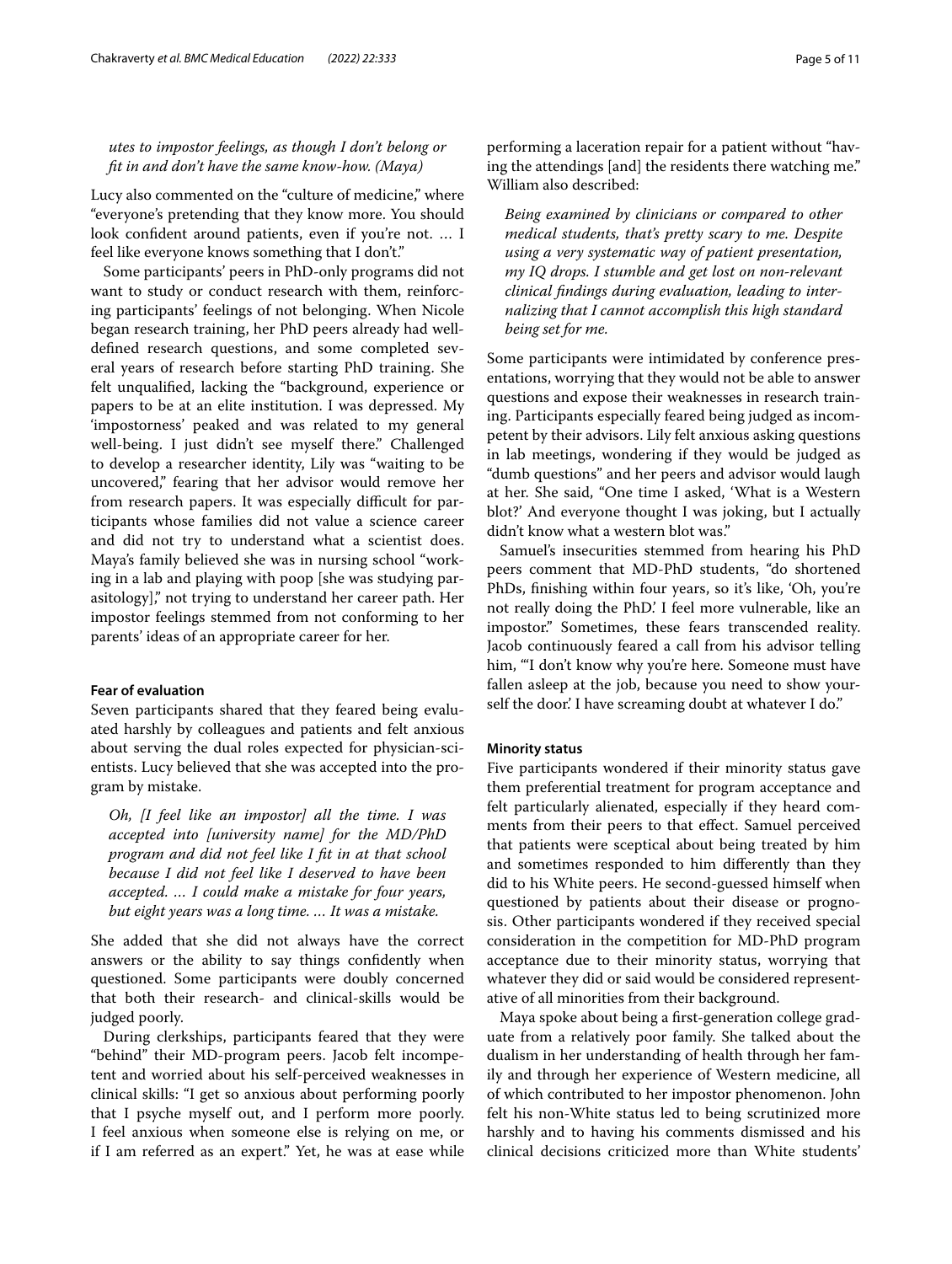decisions. "When you start getting more micro-aggressions, you wonder whether you are in the right place. All of these things contribute to that [IP]."

Some participants experienced impostor phenomenon whenever they were selected for scientifc awards. Samuel's peers often commented how his diversity status had helped him win scholarships and awards, because the program wants to promote diversity. Such comments singled him out and made him feel unworthy of these awards. "People treat you like an impostor, like, 'Maybe you're gonna get it [an award] 'cause you're a minority.'" John was told, "You're the face of the program because you're a minority." He was often the only person from a minority group at conferences, "feeling like I was the odd person out. I thought I would be questioned because of that."

#### **Program‑transition experiences**

Six participants reported considerable difficulties transitioning between training phases and integrating into the cultures of medicine and/or research, feeling anxious for not assimilating well in either culture. Participants constantly played catch-up, both socially and culturally, transitioning between preclinical training and research and then again between research and the start of clinical training.

Transitioning from a structured, preclinical training (medical school) into a less-structured research training (graduate school) was anxiety provoking. Thomas shared, "There were times where I did not remember all these minutiae [about conducting experiments]." Participants did not always have resources for quickly learning scientifc-writing skills. PhD advisors were generally not clinically trained, lacking clinical-research expertise to provide necessary guidance. Nicole commented, "I didn't know where I was going with my research, partly because I wasn't quite sure what my clinical focus would be." A shorter PhD timeframe (4–5years) meant some students were not able to repeat experiments once medical training restarted or to publish fndings in a timely fashion due to the lengthy manuscript review and revision cycle. Nicole also doubted if she could pursue a research career successfully, because her research interests were "more patient-focused than the basic science [gene] signalling research that I was doing for my PhD."

Re-entering medical school to begin clinical clerkships after several years away from medicine also was challenging. Re-entering students were now completing clerkships with much younger third-year medical students who had not taken a break to complete PhD training. John felt like "an expert of this little sliver of science" with his medical knowledge rusty and inadequate. "That transition was very hard for me. … I wasn't as fresh and didn't retain a lot of what I'd learned. I didn't belong there." Nicole struggled with the emphasis on clinical trials and statistics related to those clinical trials. "I didn't have a whole lot of stats training." Samuel did not have an MD-PhD mentor, and his PhD mentor "couldn't advise me much about the clinical side. I felt very stressed and uncomfortable waiting for the truth to be exposed, that sensation of dread that I had was heightened."

## **Discussion**

Four interconnected themes emerged from the analysis describing challenges that MD-PhD participants attributed to their experiences of impostor phenomenon during both, the MD-phase and the PhD-phase of training. These themes included challenges with professional identity formation as a physician and scientist, fear of evaluation, minority-status stress, and navigating MD-PhD program transitions and acclimating to the diferent cultures of science and medicine. Each theme is discussed in the context of the literature.

#### **Professional identity formation**

Among resident physicians, professional identity formation has been described as an interplay between "doing" and "being," and is infuenced by one's personal identity and socializing experiences during residency training [[64\]](#page-9-22). In our study, impostor experiences were reported to be related to challenges in identity construction as a physician and scientist. Medicine and research were viewed as culturally diferent. Participants felt like outsiders during each phase of MD-PhD training, unable to integrate socially in either culture. Professional identity construction for trainees interacting in these distinct cultural worlds of medicine and research, with strikingly diferent professional expectations, requires having role models in both worlds [\[64\]](#page-9-22). MD-PhD programs could foster physician-scientist identity formation through synergistic, curricular- and social-integration activities, role modelling, and mentoring.

## **Fear of evaluation**

Being questioned or observed at school/work [[25,](#page-8-23) [65](#page-9-23)] and being judged/evaluated or ridiculed by patients, physicians, and peers could trigger impostor experiences. Participants in this study compared themselves unfavourably with others, focusing on other's strengths and one's own perceived weaknesses. As a characteristic of impostor phenomenon related to perfectionism [[17\]](#page-8-21), fear of making mistakes [\[66](#page-9-24)] and medical errors [[67](#page-9-25), [68\]](#page-9-26), participants viewed evaluations negatively and not as constructive feedback [\[69](#page-9-27)]. Participants internalized lack of belonging as being excluded due to their inability to compete with peers. Feeling unable to fully assimilate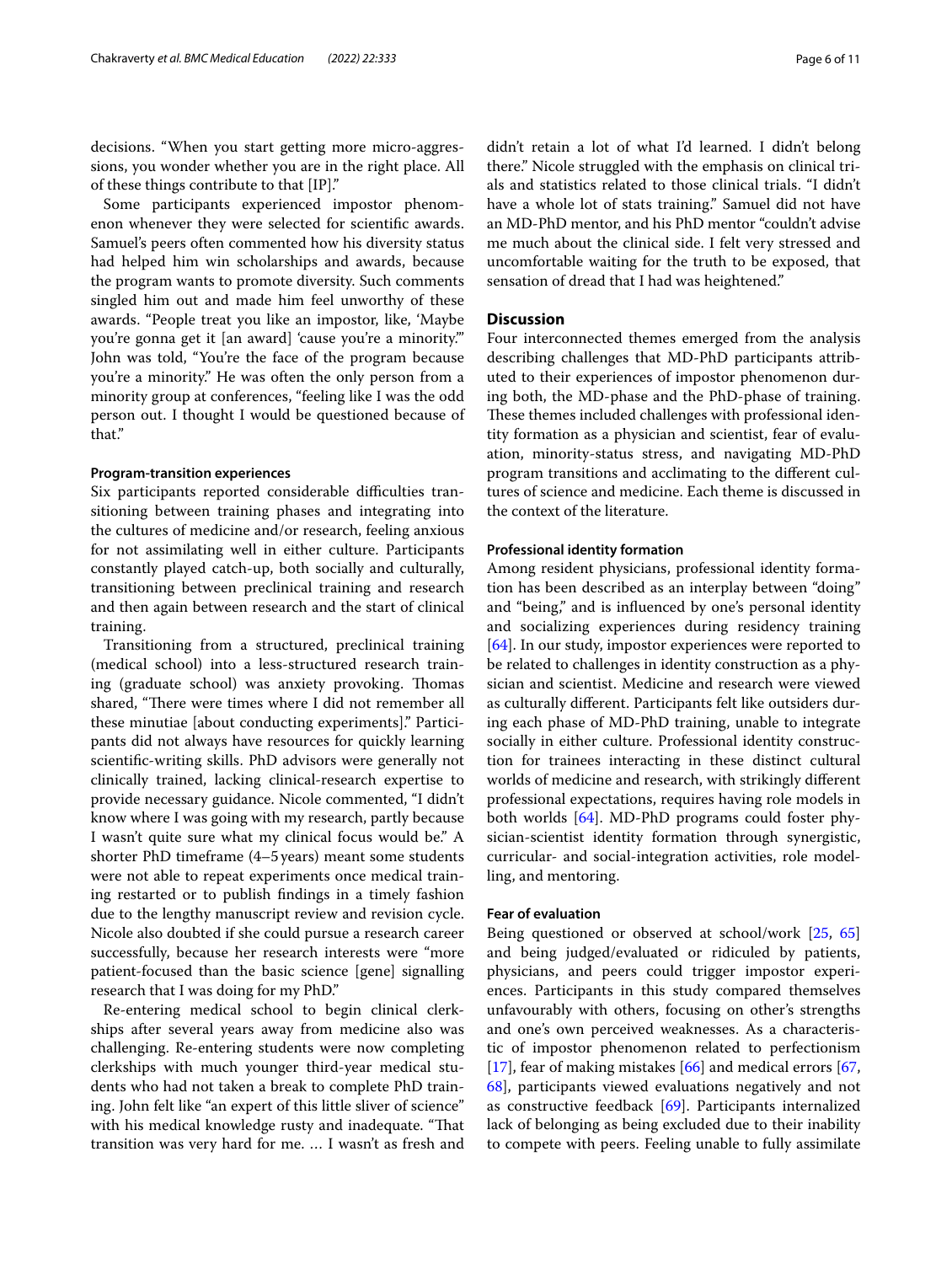into either culture of medicine or research and worrying whether they had adequately developed skills/competencies required to perform successfully in both cultures, participants compared themselves negatively with fellow students pursuing only PhD and MD degrees.

## **Minority status**

Participants from minority groups were acutely aware of how their demographic characteristics shaped impostor phenomenon experiences. Five participants described how they did not ft the stereotypical image of a white, male physician or scientist due to their racial/ethnic background or being a frst-generation college graduate. They did not know what to expect during MD-PhD training and had little support from parents, family, mentors, and non-academic social networks, which led to feelings of alienation. Feelings of alienation due to othering [[48\]](#page-9-7) was profound among our participants, especially for frst-generation college graduates and individuals from backgrounds historically underrepresented in medicine. The conflict between dual identities as physician and scientist could be especially seen when one's identity as a physician or scientist (or both) is invalidated by othering through words and actions. Resident trainees from URiM groups have reported facing additional challenges with racism, bias, micro-aggressions, and sense of "otherness" [[70](#page-9-28)], which also can lead to stress and anxiety associated with impostor phenomenon. Moreover, a study of frst-year medical students found that some students had surprisingly high levels of impostor phenomenon before matriculation; this study also showed that impostor phenomenon increases over the frst year of medical school and that higher impostor phenomenon was associated with higher neuroticism/anxiety and loneliness, and lower self-esteem and sociability  $[71]$  $[71]$ . Thus, given the toll that minority-status stress has on mental health outcomes among college students, medical students and residents [[11](#page-8-9)[–13](#page-8-10), [35](#page-8-22), [65](#page-9-23), [71\]](#page-9-29), experiencing the additional burden of impostor phenomenon that challenges URiM MD-PhD trainees to continue and thrive on their path to becoming a physician-scientist is a daunting obstacle to success.

MD-PhD mentors from URiM backgrounds are lacking, but if available, could provide individualized support and professional guidance to help URiM MD-PhD students navigate challenges during training [[3,](#page-8-2) [72](#page-9-30)]. When URiM mentors are not available, purposefully designed closed-mentoring triads [[73\]](#page-9-31) could be benefcial; closedmentoring triads would include an MD-PhD student, an MD-PhD graduate, and a faculty mentor working together and interacting closely. Such closed-triads have shown signifcant benefts in college students over other mentoring structures in terms of greater gains in thinking and working like a scientist, research self-efficacy, and satisfaction with research, even after controlling for students' gender, race/ethnicity, frst-generation status, prior academic achievement, and length of research experience [[73\]](#page-9-31). As professional identity formation as a confident and competent physician-scientist is crucial to MD-PhD students' retention in biomedical-research workforce, closed-mentoring triads could be crucial for MD-PhD and other students who are afected by impostor phenomenon. To our knowledge, closed-mentoring triads have not been studied as a means to mitigate the impact of impostor phenomenon on professional identity formation among MD-PhD students.

#### **Program‑transition experiences**

The purpose of MD-PhD training is to build a physician-scientist workforce with expertise in both clinical care and biomedical research [\[1](#page-8-0), [4](#page-8-3), [74](#page-9-32)]. However, MD-PhD students experience multiple transitions between phases and transition-related challenges. Such challenges include lack of MD-PhD mentors, acclimating to diferent, phase-specifc cultures, and poor curricular integration between phases [[3\]](#page-8-2). Our participants reported similar transition challenges. Peers [\[75\]](#page-9-33) and mentors [[76\]](#page-9-34) were not always viewed as friendly or supportive. Transitions are dynamic and potentially stressful, requiring coping strategies and support that allow persons to function competently under new circumstances [[70](#page-9-28), [77](#page-9-35)[–79](#page-9-36)]. Transitions can make individuals feel vulnerable and have implications for professional development and the provision of optimal patient care [\[80\]](#page-9-37). MD-PhD mentors are needed to support MD-PhD students to successfully navigate these challenges  $[3, 81]$  $[3, 81]$  $[3, 81]$ . Here, too, closed-mentoring triads could be helpful in creating a support network for trainees experiencing stressful transitions and impostor phenomenon. Impostor phenomenon can be addressed, managed, and reduced through inclusive learning spaces that destigmatize and normalize conversations around fear of being ousted as a fraud. In general, new medical-school matriculants may be prone to experiencing self-doubt, low self-esteem, and impostor phenomenon [[30](#page-8-24), [71\]](#page-9-29), which could result in psychological distress and burnout, especially when individuals perceive they are at-risk of being exposed as fraud [[30\]](#page-8-24).

It should be noted that each of the four themes constructed were intertwined through the perception of othering of the self as diferent from the larger group of MD-PhD trainees, as described above. As seen in prior research [\[48](#page-9-7), [82\]](#page-10-0), persons experiencing impostor phenomenon might consider themselves as outsiders, which, in this study, was based on various identities that participants held salient. These identities might include MD-PhD trainees' URiM, gender, or frst-generation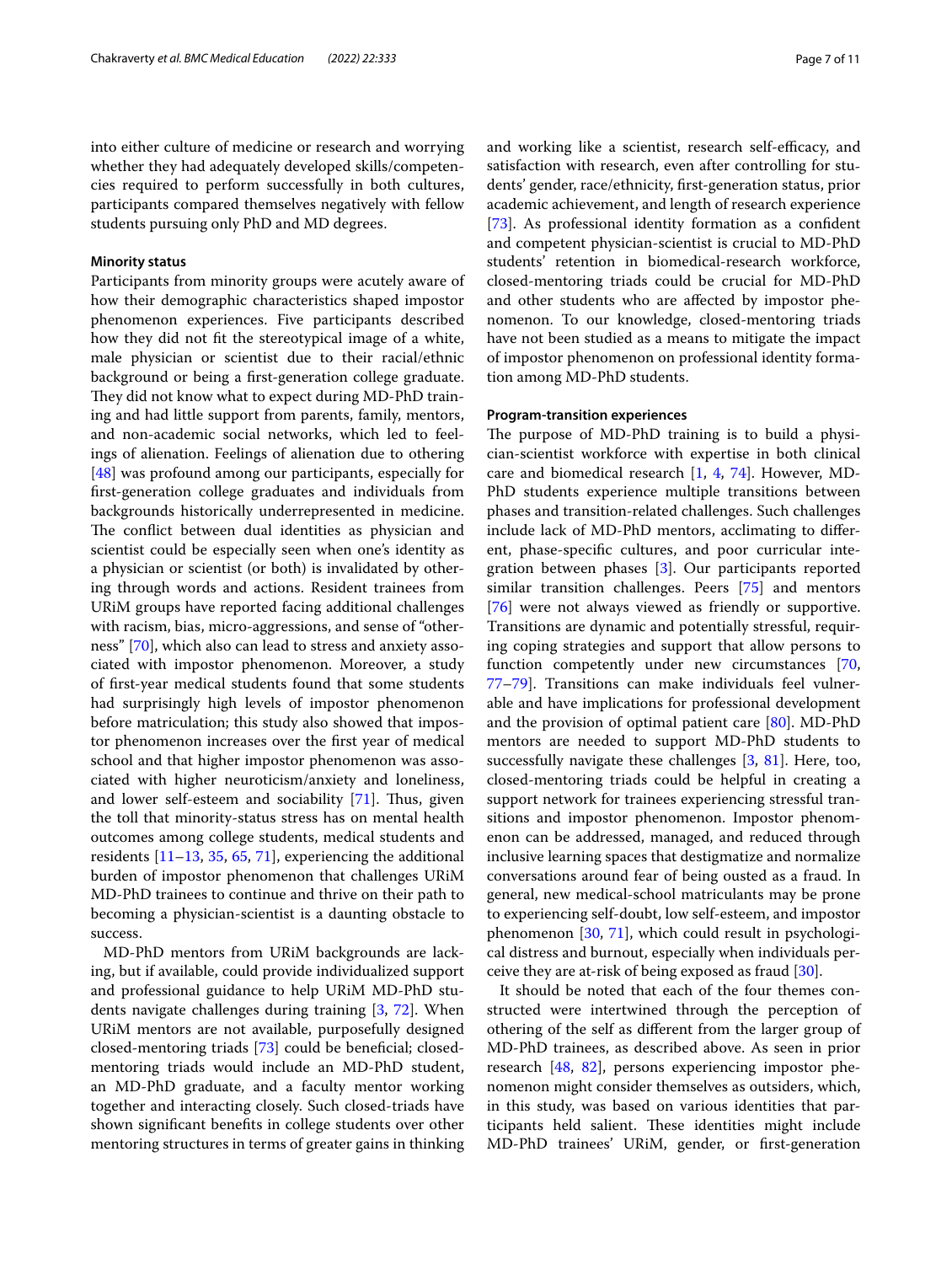college-graduate status, and/or their struggling professional identity formation as a physician-scientist, which difers from either a physician identity or a scientist identity alone. Ultimately, preventative strategies and early interventions may be most efective when implemented at both individual and systemic levels, if possible, keeping these nuances and complexities in mind [\[30](#page-8-24)]. Public discussions should start early during orientation to promote cultural awareness and sensitivity  $[83]$  $[83]$  and greater awareness about impostor phenomenon and its associated behavioural traits [[84](#page-10-2)]. Periodic lunch seminars, especially in the frst few years when students are still adjusting to the program, could help MD-PhD students create their community and build a supportive local network of peers and mentors. Systemic interventions might include re-immersion programs focussed on strengthening clinical and research skills that promote smoother transitions between the diferent phases of MD-PhD training [[3,](#page-8-2) [85](#page-10-3)], and efforts to create opportunities to engage in national networks [\[10](#page-8-8)] and leadership-training workshops [\[86](#page-10-4)]. Other strategies include facilitated peer collaborations to learn from each other and reduce isolation as well as targeted recruitment of MD-PhD students from diverse backgrounds [\[87\]](#page-10-5). Overall, interventions to prevent or manage impostor phenomenon could occur at both the individual and institutional level multiple times over the course of MD-PhD training.

This was an exploratory, qualitative study of impostor phenomenon in MD-PhD trainees, limited by a small sample and cross-sectional design. Although similar challenges and experiences have been reported [\[3\]](#page-8-2), these fndings may not be generalizable to the larger cadre of MD-PhD trainees. Trainees who do not experience impostor phenomenon could face similar challenges in their professional identity formation and transitions between training phases, but may have adequate mentoring/support to mitigate onset of impostor phenomenon. Future longitudinal studies should examine if impostor phenomenon in MD-PhD students evolves over time along the educational and professional continuum, why some MD-PhD trainees experience impostor phenomenon and others do not, and evaluate the efects of interventions, such as culturally sensitive mentorship on impostor phenomenon and trainee success.

## **Conclusion**

This is one of the first studies to examine impostor phenomenon among MD-PhD trainees. Participants identifed social and situational circumstances that elicited feelings of impostor phenomenon, some describing negative efects of impostor phenomenon on their mental health. Targeted institutional and programmatic interventions could mitigate the efects of impostor

phenomenon on MD-PhD trainees' professional identity formation, feelings of alienation (especially for URiM trainees), and inability to function competently and confdently as physician-scientists. Adequate support and mentoring are essential, not only to increase the size and diversity of the MD-PhD physician-scientist workforce but also to promote their future success in improving the health of an increasingly diverse nation.

#### **Abbreviations**

IP: Impostor phenomenon; CIPS: Clance Impostor Phenomenon Scale; URiM: Underrepresented groups in medicine; STEM: Science, Technology, Engineering, and Mathematics.

#### **Acknowledgments**

We thank Dr. Teresa Zhang for assisting with coding and analysis. We also extend our gratitude to all the scholars who participated in this study and contributed to this research. The Clance Impostor Phenomenon Scale was used with permission from Dr. Pauline Clance.

#### **Authors' contributions**

Conceptualization: DC, DBJ. Study design: DC, DBJ. Data collection: DC. Data analysis: DC, JEC, DBJ. Writing manuscript: DC, JEC, DBJ. Critical review: JEC, DBJ. All authors have read and approved the manuscript.

#### **Funding**

This work was supported in part by the Washington State University 2017 New Faculty Seed Grant to Dr. Chakraverty. Dr. Jeffe's effort is supported by National Institutes of Health National Institute of General Medical Sciences grant R01 GM085350, and Dr. Cavazos's effort is supported by grant T32GM113896.

#### **Availability of data and materials**

Not available. The interviews generated and/or analysed during the current study are not publicly available. The interviews are confdential and contain sensitive information that may identify the participants. The consent form that participants signed stated that their data will not be shared with members outside the research group. Relevant parts of the interview could be made available from the corresponding author on reasonable request in writing after removing all identifable information.

### **Declarations**

#### **Ethics approval and consent to participate**

The study received IRB approval at Washington State University (#16159–001). The interviews were recorded with informed consent of the participants. All the methods, including data collection and analysis, were carried out following relevant guidelines, ethical practices, and regulations.

#### **Consent for publication**

Not applicable.

#### **Competing interests**

The authors declare that there are no conficts of interest.

#### **Author details**

<sup>1</sup> Ravi J. Matthai Centre for Educational Innovation, India Institute of Management Ahmedabad, KLMDC# 36, Old Campus, Ahmedabad, Gujarat 380 015, India. <sup>2</sup> South Texas Medical Scientist Training Program, University of Texas Health San Antonio, San Antonio, TX 78229, USA. <sup>3</sup>Washington University School of Medicine, St. Louis, MO 63110, USA.

#### Received: 21 August 2021 Accepted: 30 March 2022Published online: 30 April 2022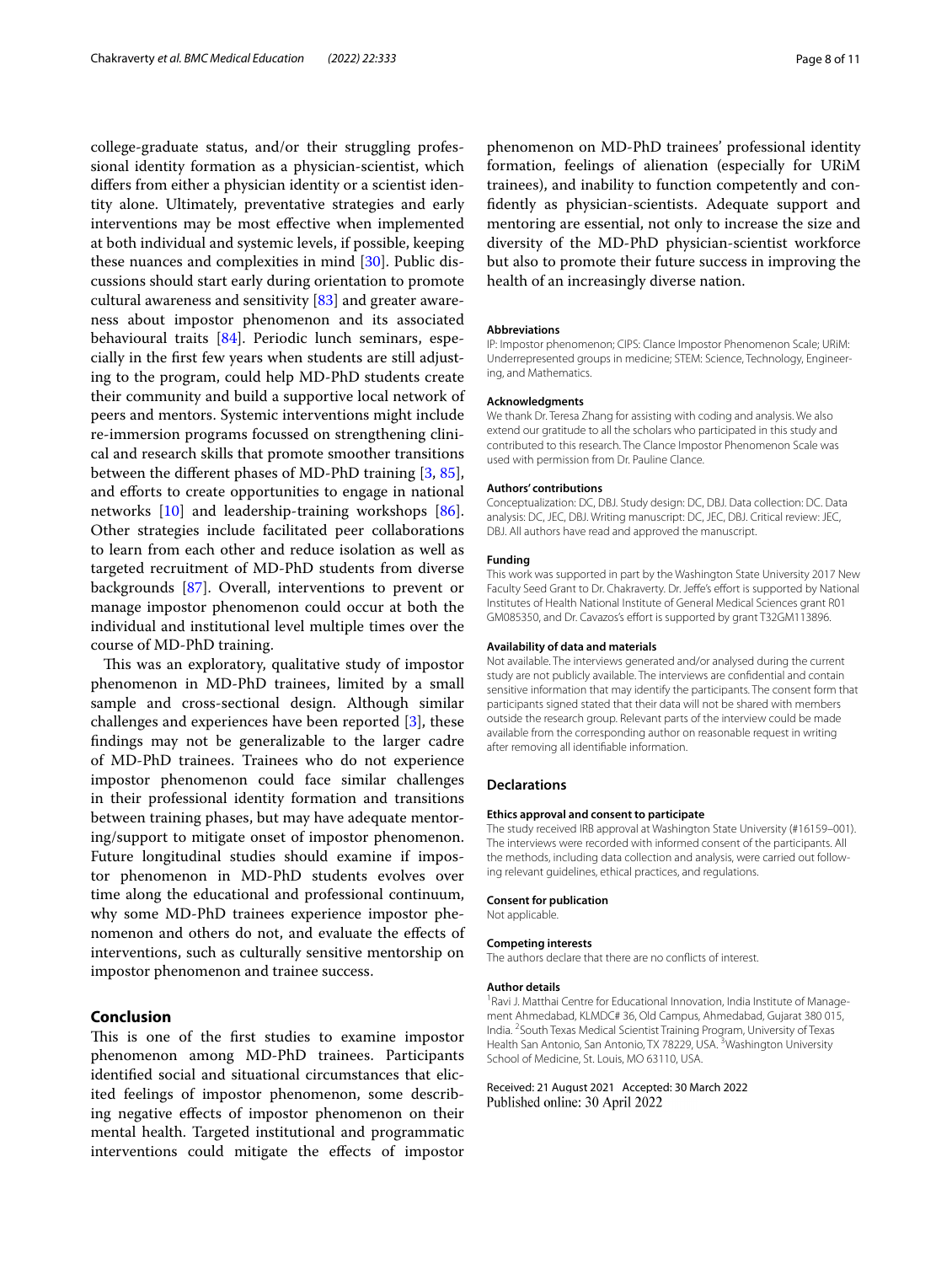#### **References**

- <span id="page-8-0"></span>1. Harding CV, Akabas MH, Andersen OS. History and outcomes of ffty years of physician-scientist training in medical scientist training programs. Acad Med. 2017;92(10):1390–8. [https://doi.org/10.1097/ACM.0000000000](https://doi.org/10.1097/ACM.0000000000001779) [001779.](https://doi.org/10.1097/ACM.0000000000001779)
- <span id="page-8-1"></span>2. Association of American Medical Colleges. MD-PhD Programs by State. Available at: [https://students-residents.aamc.org/applying-md/phd-progr](https://students-residents.aamc.org/applying-md/phd-programs/md-phd-degree-programs-state) [ams/md-phd-degree-programs-state.](https://students-residents.aamc.org/applying-md/phd-programs/md-phd-degree-programs-state) Accessed 4 Dec 2021.
- <span id="page-8-2"></span>3. Chakraverty D, Jefe DB, Tai RH. Transition experiences in MD-PHD programs. CBE-life. Sci Educ. 2018;17(3):ar41. [https://doi.org/10.1187/cbe.](https://doi.org/10.1187/cbe.17-08-0187) [17-08-0187](https://doi.org/10.1187/cbe.17-08-0187).
- <span id="page-8-3"></span>4. Brass LF, Akabas MH, Burnley LD, Engman DM, Wiley CA, Andersen OS. Are MD–PhD programs meeting their goals? An analysis of career choices made by graduates of 24 MD–PhD programs. Acad Med. 2010;85(4):692– 701. <https://doi.org/10.1097/ACM.0b013e3181d3ca17>.
- 5. Jefe DB, Andriole DA. A national cohort study of MD–PhD graduates of medical schools with and without funding from the National Institute of General Medical Sciences' medical scientist training program. Acad Med. 2011;86(8):953–61. <https://doi.org/10.1097/ACM.0b013e31822225c5> PMCID: PMC3145809.
- <span id="page-8-4"></span>Jeffe DB, Andriole DA, Wathington HD, Tai RH. Educational outcomes for MD-PhD program matriculants: a national cohort study. Acad Med. 2014;89(1):84–93.<https://doi.org/10.1097/ACM.0000000000000071> PMCID: PMC3874256.
- <span id="page-8-5"></span>7. Andriole DA, Whelan AJ, Jeffe DB. Characteristics and career intentions of the emerging MD/PhD workforce. JAMA. 2008;300(10):1165–73. [https://](https://doi.org/10.1001/jama.300.10.1165) [doi.org/10.1001/jama.300.10.1165.](https://doi.org/10.1001/jama.300.10.1165)
- <span id="page-8-6"></span>8. Andriole DA, Jeffe DB. The road to an academic medicine career: a national cohort study of male and female U.S. medical graduates. Acad Med. 2012;87(12):1722–33. [https://doi.org/10.1097/ACM.0b013e3182](https://doi.org/10.1097/ACM.0b013e318271e57b) [71e57b](https://doi.org/10.1097/ACM.0b013e318271e57b) PMCID: PMC3631320.
- <span id="page-8-7"></span>9. Jeffe DB, Andriole DA, Wathington HD, Tai RH. The emerging physicianscientist workforce: Demographic, experiential, and attitudinal predictors of MD-PhD program enrollment. Acad Med J. 2014;89(10):1398. [https://](https://doi.org/10.1097/ACM.0000000000000400) [doi.org/10.1097/ACM.0000000000000400](https://doi.org/10.1097/ACM.0000000000000400) Association of American Medical Colleges. PMCID: PMC4175019.
- <span id="page-8-8"></span>10. Hall AK, Mills SL, Lund PK. Clinician-investigator training and the need to pilot new approaches to recruiting and retaining this workforce. Acad Med. 2017;92(10):1382–9. [https://doi.org/10.1097/ACM.0000000000](https://doi.org/10.1097/ACM.0000000000001859) [001859](https://doi.org/10.1097/ACM.0000000000001859) Accessed 31 Nov 2021. Published online 2017 Aug 1.
- <span id="page-8-9"></span>11. Bernard DL, Lige QM, Willis HA, Sosoo EE, Neblett EW. Impostor phenomenon and mental health: the infuence of racial discrimination and gender. J Counseling Psychol. 2017;64(2):155–61. [https://doi.org/10.1037/](https://doi.org/10.1037/cou0000197) [cou0000197.](https://doi.org/10.1037/cou0000197)
- 12. Cokley K, McClain S, Enciso A, Martinez M. An examination of the impact of minority status stress and impostor feelings on the mental health of diverse ethnic minority college students. J Multicultural Counselling and Dev. 2013;41(2):82–95. <https://doi.org/10.1002/j.2161-1912.2013.00029.x>.
- <span id="page-8-10"></span>13. Peteet BJ, Brown CM, Lige QM, Lanaway DA. Impostorism is associated with greater psychological distress and lower self-esteem for African American students. Curr Psychol. 2015;34(1):154–63. [https://doi.org/10.](https://doi.org/10.1007/s12144-014-9248-z) [1007/s12144-014-9248-z](https://doi.org/10.1007/s12144-014-9248-z).
- <span id="page-8-11"></span>14. Houseknecht VE, Roman B, Stolf A, Borges NJ. A longitudinal assessment of professional identity, wellness, imposter phenomenon, and calling to medicine among medical students. Med Science Educator. 2019;29(2):493–7. [https://doi.org/10.1007/s40670-019-00718-0.](https://doi.org/10.1007/s40670-019-00718-0)
- <span id="page-8-12"></span>15. Clance PR, Imes SA. The imposter phenomenon in high achieving women: dynamics and therapeutic intervention. Psychotherapy. 1978;15(3):241. <https://doi.org/10.1037/h0086006>.
- <span id="page-8-13"></span>16. Swope K, Thompson BM, Haidet P. Imposter phenomenon across the span of medical training. J Gen Intern Med. 2017;32(Suppl 2):S223.
- <span id="page-8-21"></span>17. Henning K, Ey S, Shaw D. Perfectionism, the impostor phenomenon and psychological adjustment in medical, dental, nursing and pharmacy students. Med Educ. 1998;32(5):456–64.
- <span id="page-8-20"></span>18. Villwock JA, Sobin LB, Koester LA, Harris TM. Impostor syndrome and burnout among American medical students: a pilot study. Int J Med Educ. 2016;7:364.<https://doi.org/10.5116/ijme.5801.eac4>.
- 19. Egwurugwu JN, Ugwuezumba PC, Ohamaeme MC, et al. Relationship between self-esteem and impostor syndrome among undergraduate medical students in a Nigerian university. Int J Brain Cogn Sci. 2018;7(1):9–16. <https://doi.org/10.5923/j.ijbcs.20180701.02>.
- 20. Holliday AM, Gheihman G, Cooper C, Sullivan A, Ohyama H, Leaf DE, et al. High prevalence of imposterism among female Harvard medical and dental students. J Gen Int Med. 2020;35(8):2499–501. [https://doi.org/10.](https://doi.org/10.1007/s11606-019-05441-5) [1007/s11606-019-05441-5.](https://doi.org/10.1007/s11606-019-05441-5)
- 21. Ikbaal M, Salim MN. Prevalence of impostor phenomenon among medical students in a Malaysian private medical school. Int J Med Stud. 2018;6(2):66–70. <https://doi.org/10.5195/ijms.2018.10>.
- 22. Maqsood H, Shakeel HA, Hussain H, et al. The descriptive study of imposter syndrome in medical students. Int J Res Med Sci. 2018;6(10):3431–4.
- 23. Metz CJ, Ballard E, Metz MJ. The stress of success: an online module to help frst-year dental students cope with the impostor phenomenon. J Dental Educ. 2020;84(9):1016–24. [https://doi.org/10.1002/jdd.12181.](https://doi.org/10.1002/jdd.12181)
- 24. Shreffler J, Weingartner L, Huecker M, Shaw MA, Ziegler C, Simms T, et al. Association between characteristics of impostor phenomenon in medical students and step 1 performance. Teach Learn Med. 2021;33(1):36–48. [https://doi.org/10.1080/10401334.2020.1784741.](https://doi.org/10.1080/10401334.2020.1784741)
- <span id="page-8-23"></span>25. LaDonna KA, Hatala R, Lingard L, Voyer S, Watling C. Staging a performance: learners' perceptions about direct observation during residency. Med Educ. 2017;51(5):498–510. [https://doi.org/10.1111/medu.13232.](https://doi.org/10.1111/medu.13232)
- 26. Lee H, Anderson CB, Yates MS, Chang S, Chakraverty D. Insights into the complexity of the impostor phenomenon among trainees and professionals in STEM and medicine. Curr Psychol. 2020;1-12. [https://doi.org/10.](https://doi.org/10.1007/s12144-020-01089-1) [1007/s12144-020-01089-1.](https://doi.org/10.1007/s12144-020-01089-1)
- 27. Legassie J, Zibrowski EM, Goldszmidt MA. Measuring resident well-being: Impostorism and burnout syndrome in residency. J General Int Med. 2008;23(7):1090–4. <https://doi.org/10.1007/s11606-008-0536-x>.
- 28. Oriel K, Plane MB, Mundt M. Family medicine residents and the impostor phenomenon. Fam Med. 2004;36(4):248–52.
- 29. Sullivan JB, Ryba NL. Prevalence of impostor phenomenon and assessment of well-being in pharmacy residents. Am J Health Syst Pharm. 2020;77(9):690–6. [https://doi.org/10.1093/ajhp/zxaa041.](https://doi.org/10.1093/ajhp/zxaa041)
- <span id="page-8-24"></span>30. Gottlieb M, Chung A, Battaglioli N, Sebok-Syer SS, Kalantari A. Impostor syndrome among physicians and physicians in training: a scoping review. Med Educ. 2020;54:116–24. [https://doi.org/10.1111/medu.13956.](https://doi.org/10.1111/medu.13956)
- 31. Kamarzarrin H, Khaledian M, Shooshtari M, Yousef E, Ahrami R. A study of the relationship between self-esteem and the imposter phenomenon in the physicians of Rasht city. Eur J Exp Biol. 2013;3(2):363–6.
- <span id="page-8-14"></span>32. Leach PK, Nygaard RM, Chipman JG, Brunsvold ME, Marek AP. Impostor phenomenon and burnout in general surgeons and general surgery residents. J Surg Educ. 2019;76(1):99–106. [https://doi.org/10.1016/j.jsurg.](https://doi.org/10.1016/j.jsurg.2018.06.025) [2018.06.025](https://doi.org/10.1016/j.jsurg.2018.06.025).
- <span id="page-8-15"></span>33. Chakraverty D. Impostor phenomenon in STEM: occurrence, attribution, and identity. Stud Grad Postdoc Educ. 2019;10(1):2–20. [https://doi.org/10.](https://doi.org/10.1108/SGPE-D-18-00014) [1108/SGPE-D-18-00014.](https://doi.org/10.1108/SGPE-D-18-00014)
- 34. Chakraverty D. PhD student experiences with the impostor phenomenon in STEM. Int J Doctoral Stud. 2020;15(1):159–80. [https://doi.org/10.28945/](https://doi.org/10.28945/4513) [4513](https://doi.org/10.28945/4513).
- <span id="page-8-22"></span>35. Chakraverty D. The impostor phenomenon among postdoctoral trainees in STEM: a US-based mixed-methods study. Int J Doctoral Stud. 2020;15:329–52.<https://doi.org/10.28945/4589>.
- 36. Cohen ED, McConnell WR. Fear of fraudulence: graduate school program environments and the impostor phenomenon. Sociol Q. 2019;60(3):457– 78. [https://doi.org/10.1080/00380253.2019.1580552.](https://doi.org/10.1080/00380253.2019.1580552)
- <span id="page-8-16"></span>37. Stone S, Saucer C, Bailey M, Garba R, Hurst A, Jackson SM, et al. Learning while black: a culturally informed model of the impostor phenomenon for black graduate students. J Black Psychol. 2018;44(6):491–531. [https://](https://doi.org/10.1177/0095798418786648) [doi.org/10.1177/0095798418786648.](https://doi.org/10.1177/0095798418786648)
- <span id="page-8-17"></span>38. Hutchins HM. Outing the imposter: a study exploring imposter phenomenon among higher education faculty. New Horizons Adult Educ Hum Resource Dev. 2015;27(2):3–12 [https://onlinelibrary.wiley.com/doi/abs/](http://dx.doi.org/10.1002/nha3.20098) [10.1002/nha3.20098](http://dx.doi.org/10.1002/nha3.20098).
- <span id="page-8-18"></span>39. Salari S, Deng F. A stepping stone toward necessary change: how the new USMLE step 1 scoring system could affect the residency application process. Acad Med. 2020;95(9):1312–4. [https://doi.org/10.1097/](https://doi.org/10.1097/ACM.0000000000003501) [ACM.0000000000003501](https://doi.org/10.1097/ACM.0000000000003501).
- <span id="page-8-19"></span>40. Hefron AS, Braun KM, Allen-Savietta C, Filut A, Hanewall C, Huttenlocher A, et al. Gender can infuence student experiences in MD–PhD training. J. Women's Health. 2021;30(1):90–102. [https://doi.org/10.](https://doi.org/10.1089/jwh.2019.8094) [1089/jwh.2019.8094.](https://doi.org/10.1089/jwh.2019.8094)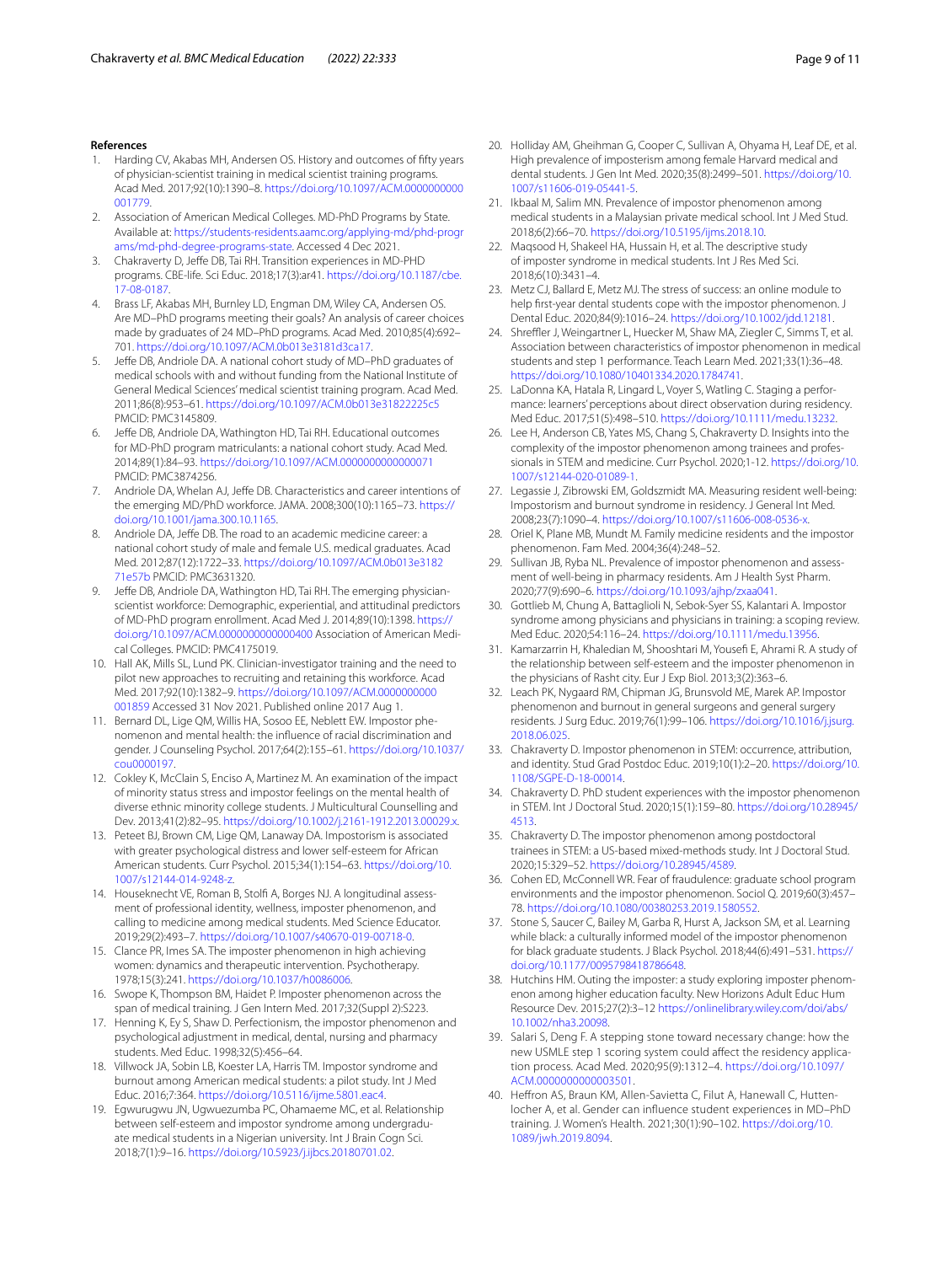- <span id="page-9-0"></span>41. Addae-Konadu K, Carlson S, Janes J, Gecsi K, Stephenson-Famy AB. Am I really qualifed to be here: exploring the impact of impostor phenomenon on training and careers in OB/GYN medical education. J Surgical Educ. 2021. [https://doi.org/10.1016/j.jsurg.2021.08.013.](https://doi.org/10.1016/j.jsurg.2021.08.013)
- <span id="page-9-1"></span>42. Levant B, Villwock JA, Manzardo AM. Impostorism in American medical students during early clinical training: gender diferences and intercorrelating factors. Int J Med Educ. 2020;11:90. [https://doi.org/10.5116/](https://doi.org/10.5116/ijme.5e99.7aa2) [ijme.5e99.7aa2](https://doi.org/10.5116/ijme.5e99.7aa2).
- <span id="page-9-2"></span>43. Rotenstein LS, Torre M, Ramos MA, et al. Prevalence of burnout among physicians: a systematic review. JAMA. 2018;320(11):1131–50. [https://](https://doi.org/10.1001/jama.2018.12777) [doi.org/10.1001/jama.2018.12777.](https://doi.org/10.1001/jama.2018.12777)
- <span id="page-9-3"></span>44. Lin M, Battaglioli N, Melamed M, Mott SE, Chung AS, Robinson DW. High prevalence of burnout among US emergency medicine residents: Results from the 2017 National Emergency Medicine Wellness Survey. Ann Emerg Med. 2019. [https://doi.org/10.1016/j.annemergmed.2019.](https://doi.org/10.1016/j.annemergmed.2019.01.037) [01.037.](https://doi.org/10.1016/j.annemergmed.2019.01.037)
- <span id="page-9-4"></span>45. Cruess RL, Cruess SR, Boudreau JD, Snell L, Steinert Y. A schematic representation of the professional identity formation and socialization of medical students and residents: a guide for medical educators. Acad Med. 2015;90(6):718–25. [https://doi.org/10.1097/ACM.0000000000](https://doi.org/10.1097/ACM.0000000000000700) [000700](https://doi.org/10.1097/ACM.0000000000000700).
- <span id="page-9-5"></span>46. Rosenblum ND, Kluijtmans M, Ten Cate O. Professional identity formation and the clinician–scientist: a paradigm for a clinical career combining two distinct disciplines. Acad Med. 2016;91(12):1612–7. [https://doi.org/](https://doi.org/10.1097/ACM.0000000000001252) [10.1097/ACM.0000000000001252.](https://doi.org/10.1097/ACM.0000000000001252)
- <span id="page-9-6"></span>47. Schafer AI. The vanishing physician-scientist? Transl Res. 2010;155(1):1. <https://doi.org/10.1016/j.trsl.2009.09.006>.
- <span id="page-9-7"></span>48. Chakraverty D. Impostor phenomenon among engineering education researchers: an exploratory study. Int J Doctoral Stud. 2021;16:757–76. [https://doi.org/10.28945/4883.](https://doi.org/10.28945/4883)
- <span id="page-9-8"></span>49. Weis L. Identity formation and the processes of "othering": unraveling sexual threads. J Educ Found. 1995;9(1):17.
- <span id="page-9-9"></span>50. Chakraverty D. The impostor phenomenon among black doctoral and postdoctoral scholars in STEM. Int J Doctoral Stud. 2020;15:433–60. [https://doi.org/10.28945/4613.](https://doi.org/10.28945/4613)
- 51. Burt BA, Knight A, Roberson J. Racializing experiences of foreign-born and ethnically diverse black male engineering graduate students: implications for student afairs practice, policy, and research. J Int Stud. 2017;7(4):925–43.<https://doi.org/10.32674/jis.v7i4.182>.
- <span id="page-9-10"></span>52. Chakraverty D, Rishi M. Impostor phenomenon and discipline-specifc experiences of violence in science, technology, engineering, and mathematics. Violence Gend. 2022;9(1):22–9. [https://doi.org/10.1089/vio.2021.](https://doi.org/10.1089/vio.2021.0025) [0025](https://doi.org/10.1089/vio.2021.0025).
- <span id="page-9-11"></span>53. Nguyen M, Mason HRC, Barrie U, Jeffe DB, Cavazos JE, Ata A, et al. Association between socioeconomic background and MD-PhD program matriculation. J Gen Med. 2021. Online ahead of print at: [https://link.sprin](http://dx.doi.org/10.1007/s11606-021-06962-8) [ger.com/article/10.1007/s11606-021-06962-8](http://dx.doi.org/10.1007/s11606-021-06962-8). [https://doi.org/10.1007/](https://doi.org/10.1007/s11606-021-06962-8) [s11606-021-06962-8](https://doi.org/10.1007/s11606-021-06962-8).
- <span id="page-9-12"></span>54. Clance PR. The impostor phenomenon: when success makes you feel like a fake. Toronto: Bantam Books; 1985. p. 20–2.
- <span id="page-9-13"></span>55. Clance PR. Ph.D., ABPP. Imposter Phenomenon (IP) Available at: [https://](https://paulineroseclance.com/impostor_phenomenon.html) [paulineroseclance.com/impostor\\_phenomenon.html](https://paulineroseclance.com/impostor_phenomenon.html). Accessed 3 March 2022.
- <span id="page-9-14"></span>56. Creswell JW, Clark VP, Garrett AL. Advanced mixed methods research. Handbook of mixed methods in social and behavioural research. Thousand Oaks: Sage; 2003. p. 209–40.
- <span id="page-9-15"></span>57. DiCicco-Bloom B, Crabtree BF. The qualitative research interview. Med Educ. 2006;40(4):314–21. [https://doi.org/10.1111/j.1365-2929.2006.](https://doi.org/10.1111/j.1365-2929.2006.02418.x) [02418.x.](https://doi.org/10.1111/j.1365-2929.2006.02418.x)
- <span id="page-9-16"></span>58. Glaser BG. The constant comparative method of qualitative analysis. Soc Probl. 1965;12(4):436–45.<https://doi.org/10.2307/798843>.
- <span id="page-9-17"></span>59. Glaser BG, Strauss AL. The discovery of grounded theory: strategies for qualitative research. New York: Aldine de Gruyter; 1967.
- <span id="page-9-18"></span>60. Pope C, Ziebland S, Mays N. Qualitative research in health care: Analysing qualitative data. BMJ. Br Med J. 2000;320(7227):114. [https://doi.org/10.](https://doi.org/10.1136/bmj.320.7227.114) [1136/bmj.320.7227.114](https://doi.org/10.1136/bmj.320.7227.114).
- <span id="page-9-19"></span>61. Thomas DR. A general inductive approach for analyzing qualitative evaluation data. Am J Eval. 2006;27(2):237–46. [https://doi.org/10.1177/10982](https://doi.org/10.1177/1098214005283748) [14005283748.](https://doi.org/10.1177/1098214005283748)
- <span id="page-9-20"></span>62. McGrath C, Palmgren PJ, Liljedahl M. Twelve tips for conducting qualitative research interviews. Med Teacher. 2019;41(9):1002-6. [https://doi.org/](https://doi.org/10.1080/0142159X.2018.1497149) [10.1080/0142159X.2018.1497149](https://doi.org/10.1080/0142159X.2018.1497149).
- <span id="page-9-21"></span>63. Antin TM, Constantine NA, Hunt G. Conficting discourses in qualitative research: the search for divergent data within cases. Field Methods. 2015;27(3):211–22. [https://doi.org/10.1177/1525822X14549926.](https://doi.org/10.1177/1525822X14549926)
- <span id="page-9-22"></span>64. Pratt MG, Rockmann KW, Kaufmann JB. Constructing professional identity: the role of work and identity learning cycles in the customization of identity among medical residents. Acad Manag J. 2006;49(2):235–62.
- <span id="page-9-23"></span>65. Watling C, LaDonna KA, Lingard L, Voyer S, Hatala R. 'Sometimes the work just needs to be done': socio-cultural infuences on direct observation in medical training. Med Educ. 2016;50(10):1054–64. [https://doi.org/10.](https://doi.org/10.1111/medu.13062) [1111/medu.13062](https://doi.org/10.1111/medu.13062).
- <span id="page-9-24"></span>66. Thompson T, Foreman P, Martin F. Impostor fears and perfectionistic concern over mistakes. Personal Ind Dif. 2000;29(4):629–47.
- <span id="page-9-25"></span>67. Newman MC. The emotional impact of mistakes on family physicians. Arch Fam Med. 1996;5(2):71–5.
- <span id="page-9-26"></span>68. Sirriyeh R, Lawton R, Gardner P, Armitage G. Coping with medical error: a systematic review of papers to assess the effects of involvement in medical errors on healthcare professionals' psychological well-being. Qual Saf Health Care. 2010;19(6):e43. [https://doi.org/10.1136/qshc.2009.035253.](https://doi.org/10.1136/qshc.2009.035253)
- <span id="page-9-27"></span>69. LaDonna KA, Ginsburg S, Watling C. "Rising to the level of your incompetence": what physicians' self-assessment of their performance reveals about the imposter syndrome in medicine. Acad Med. 2018;93(5):763–8. [https://doi.org/10.1097/ACM.0000000000002046.](https://doi.org/10.1097/ACM.0000000000002046)
- <span id="page-9-28"></span>70. Osseo-Asare A, Balasuriya L, Huot SJ, Keene D, Berg D, Nunez-Smith M, et al. Minority resident physicians' views on the role of race/ethnicity in their training experiences in the workplace. JAMA Netw Open. 2018;1(5):e182723. [https://doi.org/10.1001/jamanetworkopen.2018.2723.](https://doi.org/10.1001/jamanetworkopen.2018.2723)
- <span id="page-9-29"></span>71. Rosenthal S, Schlussel Y, Yaden M, DeSantis J, Trayes K, Pohl C, et al. Persistent impostor phenomenon is associated with distress in medical students. Fam Med. 2021;53(2):118–22. [https://doi.org/10.22454/FamMed.](https://doi.org/10.22454/FamMed.2021.799997) [2021.799997.](https://doi.org/10.22454/FamMed.2021.799997)
- <span id="page-9-30"></span>72. Bannerman C, Guzman N, Kumar R, Nnebe C, Setayesh J, Venapally A, et al. Challenges and advice for MD/PhD applicants who are underrepresented in medicine. Mol Biol of the Cell. 2020;31(24):2640–3. [https://doi.](https://doi.org/10.1091/mbc.E20-07-0444) [org/10.1091/mbc.E20-07-0444.](https://doi.org/10.1091/mbc.E20-07-0444)
- <span id="page-9-31"></span>73. Aikens ML, Sadselia S, Watkins K, Evans M, Eby LT, Dolan EL. A social capital perspective on the mentoring of undergraduate life science researchers: an empirical study of undergraduate–postgraduate–faculty triads. CBE—life. Sci Educ. 2016;15(2):ar16. [https://doi.org/10.1187/cbe.](https://doi.org/10.1187/cbe.15-10-0208) [15-10-0208](https://doi.org/10.1187/cbe.15-10-0208).
- <span id="page-9-32"></span>74. National Institute of General Medical Sciences. MSTP study: The careers and professional activities of graduates of the NIGMS medical scientist training program. [document on the internet]. Bethesda: National Institutes of Health; 1998. Available from: Archived by WebCite® at [http://](http://www.webcitation.org/6eBnLv91a) [www.webcitation.org/6eBnLv91a](http://www.webcitation.org/6eBnLv91a). Accessed 30 Nov 2021
- <span id="page-9-33"></span>75. Hu YY, Fix ML, Hevelone ND, Lipsitz SR, Greenberg CC, Weissman JS, et al. Physicians' needs in coping with emotional stressors: the case for peer support. Arch Surg. 2012;147(3):212–7. [https://doi.org/10.1001/archsurg.](https://doi.org/10.1001/archsurg.2011.312) [2011.312.](https://doi.org/10.1001/archsurg.2011.312)
- <span id="page-9-34"></span>76. Sanford AA, Ross EM, Blake SJ, Cambiano RL. Finding courage and confrmation: resisting impostor feelings through relationships with mentors, romantic partners, and other women in leadership. Adv Women Leadership J. 2015;35:31–41.
- <span id="page-9-35"></span>77. Kilminster S, Zukas M, Quinton N, Roberts T. Preparedness is not enough: understanding transitions as critically intensive learning periods. Med Educ. 2011;45:1006–15. [https://doi.org/10.1111/j.1365-2923.2011.04048.x.](https://doi.org/10.1111/j.1365-2923.2011.04048.x)
- 78. Nicholson N. A theory of work role transitions. Adm Sci Q. 1984;29:172–91.
- <span id="page-9-36"></span>79. Teunissen PW, Westerman M. Opportunity or threat: the ambiguity of the consequences of transitions in medical education. Med Educ. 2011;45:51–9. <https://doi.org/10.1111/j.1365-2923.2010.03755.x>.
- <span id="page-9-37"></span>80. Bernabeo EC, Holtman MC, Ginsburg S, Rosenbaum JR, Holmboe ES. Lost in transition: the experience and impact of frequent changes in the inpatient learning environment. Acad Med. 2011;86(5):591–8. [https://doi.](https://doi.org/10.1097/ACM.0b013e318212c2c9) [org/10.1097/ACM.0b013e318212c2c9.](https://doi.org/10.1097/ACM.0b013e318212c2c9)
- <span id="page-9-38"></span>81. Chakraverty D, Jeffe DB, Dabney KP, Tai RH. Exploring reasons that US MD-PhD students enter and leave their dual-degree programs. Int J Doctoral Stud. 2020;15:461–83.<https://doi.org/10.28945/4622>.